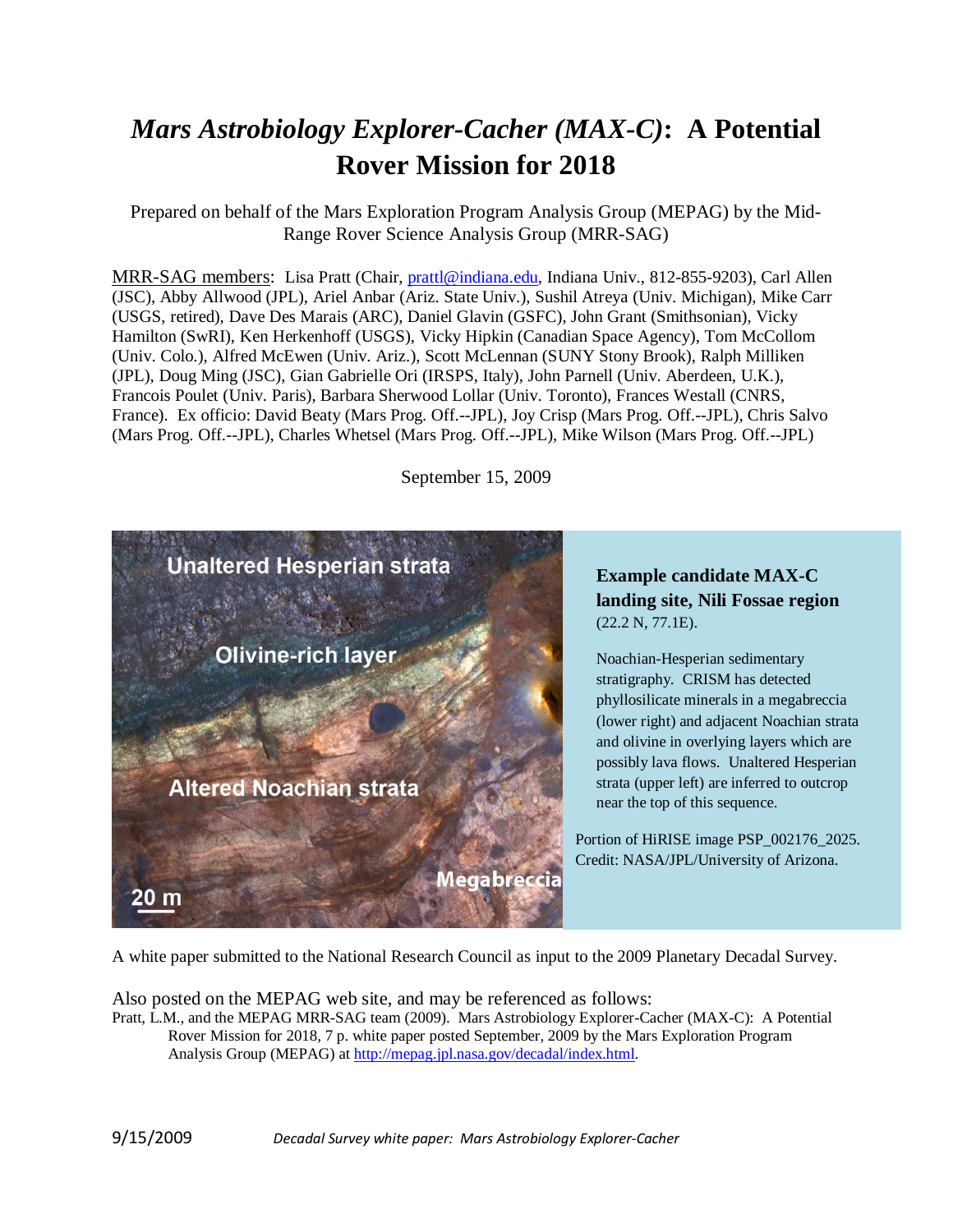## **INTRODUCTION<sup>1</sup>**

Significant discoveries and landmark technical achievements with recent orbiting and landed missions have overturned the image of Mars as a forbidding red planet lacking resources to sustain life as we know it. Landscapes cut by gullies and channels, spectral maps of sedimentary minerals, detection of water in surface deposits, shallow-radar images of cyclically layered polar deposits, and plumes of atmospheric methane are all part of the emerging picture of Mars as a dynamic and habitable planet. The search for preserved evidence of life is now the keystone concept for a new generation of Mars rovers capable of exploring, sampling, and caching suites of rocks. Drawing on the reconnaissance heritage of Spirit and Opportunity and the extraordinary analytical instrument suite of the Mars Science Laboratory (MSL), the proposed rover mission would target landing sites with the highest potential for preservation of biomarkers in the forms of minerals, organic molecules, and sedimentary features.

The purpose of this white paper is to describe a potential rover mission that could be launched in 2018. This mission was first envisioned by the MAPG team (McCleese et al. 2006; Beaty et al. 2006), and the possible strategic importance of this mission was subsequently refined by the MEPAG MSS-SAG team (Murchie et al. 2008) and the MATT team (Christensen et al., 2008, 2009). The authors of this report were charted by MEPAG to produce a much more refined definition of this mission concept. Based on programmatic and engineering considerations as of April, 2009, we have assumed that the mission would use the MSL sky crane landing system, would include a single solar-powered rover, would have a targeting accuracy of  $\sim$  7 km (semi-major axis landing ellipse), and would have a mobility range of at least 10 km. In addition, it would have a lifetime at the martian surface greater than one Earth year, and both cost and cost risk that would be lower than those of MSL. The proposed mission is conceived to address two general objectives: conduct high-priority *in situ* science and make concrete steps towards the potential future return of samples to Earth. The proposed means of achieving these two primary goals while balancing the trade-offs between them are described in detail in MRR-SAG (2009), and are summarized in this white paper. We propose the name Mars Astrobiology Explorer-Cacher (MAX-C) to best reflect the dual purpose of the potential mission.

## **POTENTIAL CONTRIBUTIONS OF THE PROPOSED MAX-C ROVER MISSION TO THE IN SITU EXPLORATION OF MARS**

The Mars Exploration Program Analysis Group (MEPAG) actively maintains a prioritized, consensus-based list of broad scientific objectives that could be achieved using the on-going flight program (MEPAG, 2008). The first among equals of these objectives is to determine whether life ever arose on Mars. Searching for signs of life on another planetary body requires a detailed understanding of the diversity of life as well as the environmental limits and evolutionary adaptations of life for different physical and chemical settings on Earth. Exploration for life on Mars requires a broad understanding of integrated planetary processes in order to identify those locations where habitable conditions are most likely to exist today or to have existed in the past and where conditions are or were favorable for preservation of the evidence of life if it ever existed. Such an approach would require investigation of the following in addition to life detection:

• The geological and geophysical evolution of Mars,

1

<sup>&</sup>lt;sup>1</sup> All acronyms used in this document are defined in "Compiled Bibliographic Citations and Acronym Glossary for the Mars-Related White Papers Submitted to the NRC's Planetary Decadal Survey", which may be accessed at http://mepag.jpl.nasa.gov/decadal/index.html.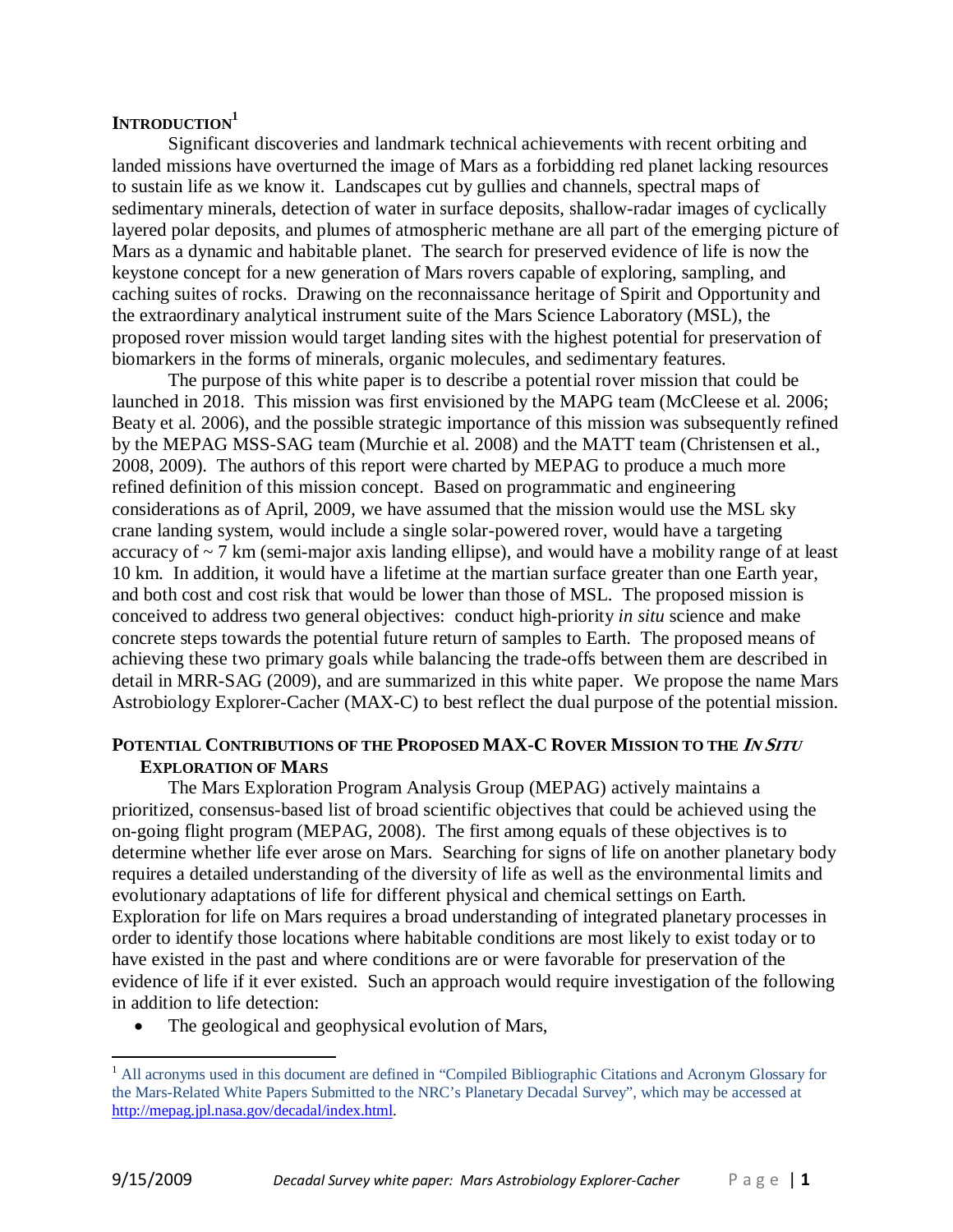- The history of Mars' volatiles and climate,
- The nature of the surface and subsurface environments,
- The temporal and geographic distribution of liquid water, and
- The availability of other resources (e.g., energy) necessary for life.

Over most of the last decade, the Mars Exploration Program has pursued a strategy of "follow the water" (formally introduced in 2000; see documentation in MEPAG, 2008). While this strategy has been highly successful in the Mars missions of 1996-2007 (MPF, MGS, ODY, MER, MEX, MRO, and PHX), it is increasingly appreciated that assessing the full astrobiological potential of martian environments requires going beyond the identification of locations where liquid water was present (e.g., Knoll and Grotzinger, 2006). Thus, in order to seek signs of past or present life on Mars, it is necessary to characterize more comprehensively the macroscopic and microscopic fabric of sedimentary materials, identify the presence of organic molecules, reconstruct the history of mineral formation as an indicator of preservation potential and geochemical environments, and determine specific mineral compositions as indicators of oxidized organic materials or coupled redox reactions characteristic of life. This type of information would be critical in identifying and caching relevant samples intended for study in sophisticated laboratories on Earth.

With the above context, we considered and debated a broad range of specific possible ways to advance towards the above long-range science goals. Three related possible mission concepts emerged as highest priority: (1) Early Noachian (> 4 Ga) Astrobiology addresses early planetary evolution and crustal composition during the critical time when climatic conditions and processes such as a magnetic field and impact cratering potentially enabled prebiotic conditions leading to life; (2) Noachian-Hesperian Stratigraphy addresses whether life arose and, if so, how it was affected by changes in surface conditions during a global decline in erosion, aqueous weathering, fluvial activity, and magnetic field; and (3) Astrobiological Exploration of a New Terrane seeks to broaden the diversity of explored astrobiology-relevant environments by visiting a site that is both promising and qualitatively distinct from previously visited sites.

After considering the measurements and the investigation strategies necessary for each of these kinds of exploration targets, we concluded that a rover with the same general capabilities would be capable of exploring a wide range of landing sites of relevance to all of them. Each of these three lines of scientific inquiry relate to astrobiology, they all entail understanding paleoenvironmental conditions, understanding preservation potential would be important for all of them, and they all are of interest for assessing possible evidence of past life and/or pre-biotic chemistry. This single general mission implementation would allow the Mars Exploration Program to respond to discoveries over the next several years in any of the above areas with the distinction between these scenarios resolved in a landing site competition.

On Earth, minerals differ in their effectiveness as agents of preservation. Phyllosilicates are often associated with organic accumulation (e.g., Kennedy, et al., 2002; Wattel-Koekkoek et al., 2003), but they are less effective for preserving morphological fossils. In contrast, precipitated minerals, such as silica, sulfates, and carbonates, can preserve diverse types of biosignatures, but the specific setting in which these minerals originally formed also has a substantial impact upon the preservation of key evidence. Efforts by orbiter missions, MER, and MSL to map the distribution of such minerals at various spatial scales will influence substantially the way they are viewed as indicators of aqueous activity and habitability and also as preservation media for biosignatures.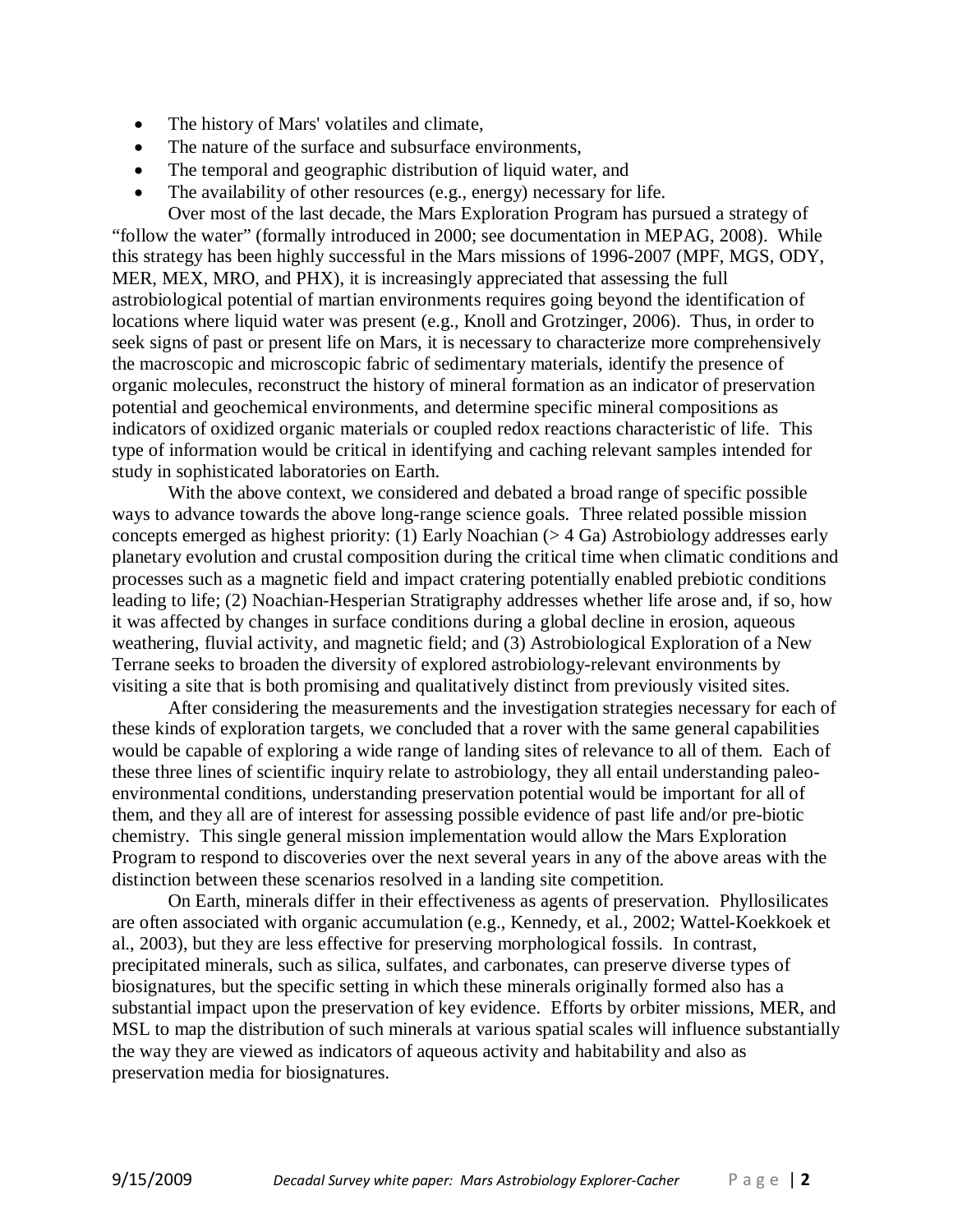Implementing the above objective would require interpretation of the origin and subsequent modification of rocks with as-yet unknown mineral composition, macro-scale structure, and degree of heterogeneity. Given these unknowns, it is challenging to specify the critical measurements required by a rover mission. Relevant experience from studies of ancient terrestrial strata, martian meteorites, and from MER indicates that the proposed rover's interpretive capability should include: meter to submillimeter texture (optical imaging), mineral identification, major element contents, and organic molecular composition.

For three primary reasons, we propose that the measurement strategy focus on interrogation of surfaces: 1). We know from the results of MER that a variety of microscopic textures are present on Mars (Herkenhoff et al. 2004; 2006; 2008); 2). We know that surface analysis techniques have significantly lower cost and risk in comparison to acquiring rock chips or powders (comparative experience from MER and MSL); and 3). A number of suitable instruments are either already developed or are under development (at least Technology Readiness Level-3) in each of these four areas identified (MRR-SAG, 2009 for references). This class of instruments makes use of a relatively smooth, abraded rock surface, such as is produced by the Rock Abrasion Tool (RAT) grinder on MER (Gorevan et al., 2003).

For measurements of mineralogy and chemistry, instruments used to directly interrogate smoothed rock surfaces typically cannot match the analytical accuracy and precision attained by instruments that ingest samples. However, the data quality is sufficient to meet key science objectives, and the ability of such instruments to characterize intact outcrops offers substantial advantages. Although in the past we have used instruments that average the analytic data over an area at least centimeters in size (e.g. Christensen et al., 2004; Morris et al., 2006; Gellert et al., 2006), with newer instrumentation spatial resolution down to scales of 10s of microns is readily achievable (see e.g Wang et al., 2003; Ohzawa, 2008; Bhartia et al. 2008). Some instruments can produce data in a 2-D scanning mode, which would be exceptionally powerful. If observations of texture, mineral identification, major element content, and organic materials are spatially co-registered, they can interact synergistically to strengthen the ultimate interpretations. This 2-D micro-mapping approach is judged to have particularly high value for evaluating potential signs of ancient microbial life, which are likely to be manifested at relatively small scale. We conclude that the 2-D micro-mapping investigation approach is an excellent complement to the data anticipated from MSL, which will have higher analytical precision but lower spatial resolution.

If it were possible for the proposed rover mission to include additional instruments, they could support astrobiological objectives by measuring volatile constituents and light stable isotopes, potentially including elements in addition to C in organic materials. We have additionally recognized several possible high-priority secondary payloads, including atmospheric monitoring instruments (the most important of which is a pressure sensor, Rafkin et al., 2009), and a magnetometer (see Weiss et al. 2008).

## **POTENTIAL CONTRIBUTIONS OF THE PROPOSED MAX-C ROVER MISSION TO A POSSIBLE FUTURE SAMPLE RETURN**

Returning samples from Mars is essential to meeting the Mars Exploration Program's highest priority scientific objectives (NRC, 2007; ND-SAG, 2008; iMARS, 2008; MRR-SAG, 2009; Borg et al., 2009; MEPAG, 2009; and references therein). A sample return campaign would entail comparatively high cost and scientific risk, so in comparison to other mission approaches, it must also deliver unprecedented value. In order to address the kinds of scientific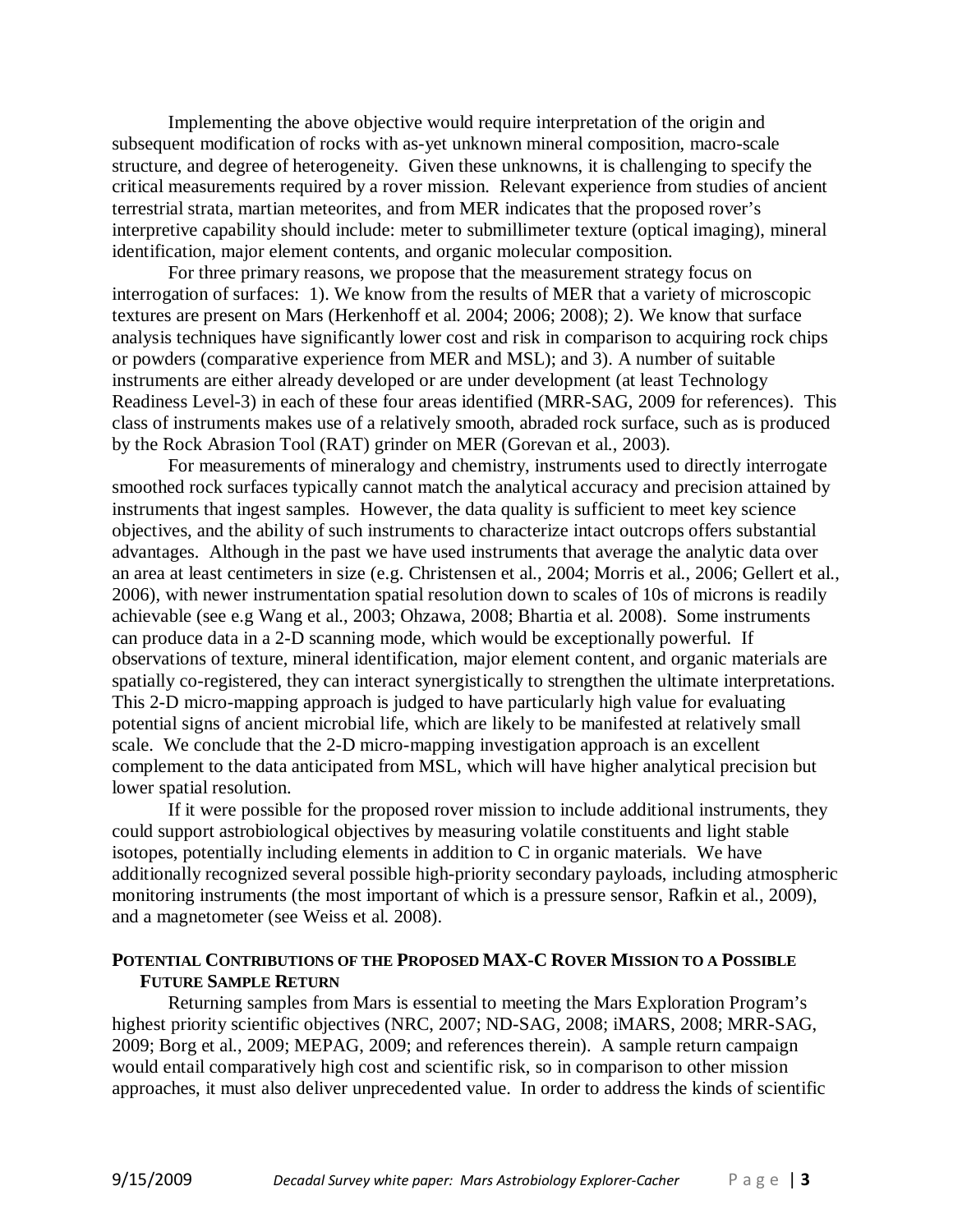questions that are highest priority, we would need what we refer to as "outstanding samples." We agree with the position (most recently summarized by NRC, 2007) that there is no such thing as "the right sample" and that delaying a potential MSR campaign until one is discovered is illogical. However, even though any sample returned from Mars would be useful for some line of scientific inquiry, it is also true that not all samples would be equally useful for detailed scientific investigation. Some of our highest priority questions could be addressed only with samples that record the effects of critical martian processes. The scientific productivity of returned-sample investigations would be dependent on the effectiveness by which the samples were selected. This is the concept of "outstanding samples," which undoubtedly exist in many places on Mars but which could only be identified and collected with planning and effort.

As our knowledge of the martian surface has increased, there has been a parallel increase in the number and nature of sites that are believed to contain outstanding samples. The NRC (2007) recently summarized one set of high interest astrobiology sites. At Mars-related sessions in major recent conferences (e.g., LPSC, EPSC, AGU, Mars-7, EGU), the global Mars science community has developed multiple additional site-related astrobiological hypotheses, the testing of which could substantially address the life question.

To date, we have explored six landing sites on the martian surface. Four of these (MPF, V-1, V-2, and PHX) stimulate only limited interest in returning samples. Although there is significantly more interest in the kinds of materials that have been discovered by the rovers Spirit and Opportunity, and new discoveries could be revealed as those missions progress, there is a widespread feeling amongst the science community that better samples (particularly for addressing the high-priority life-related questions) exist elsewhere on Mars. The landing site selection competition associated with MSL clearly revealed a number of sites with excellent potential (Grant et al., 2008; Golombek et al., 2009). A key outcome of relevance to a possible future sample return relates to what MSL discovers.

- If, at the MSL landing site, we do not recognize a way to put together an outstanding sample suite, we would want to send a rover to an alternate site selected from orbital data and for which an argument could be made that there is better science or access potential. Such a rover should be equipped with adequate scientific instrumentation to support sample selection decisions and document sample context.
- If MSL does discover outstanding samples, we would presumably want to send a rover back to collect them for return. ND-SAG (2008) pointed out that it is theoretically possible for a sampling rover that revisits a previously explored route at a well-characterized site to carry reduced instrumentation (relative to a rover sent to a new site). However, this might require revisiting exact positions, and possibly even the same RAT holes. At the very least, sampling would have to take place in a nearby and demonstrably equivalent geological unit. Because such a pared-down mission would lack the ability to select or document samples, the risk of not being able to reoccupy previous sites would be a critical science vulnerability with enormous potential consequences to the science return. We concluded that the consequences would be too severe to accept this risk.

The same kind of proposed rover, with similar analytical capabilities, would be needed by a potential future sample return campaign to select and document its samples, regardless of whether it would be sent to the MSL site (or any other previously explored site) or to a new site selected from orbit.

The potential future return of samples from Mars would require delivery to the martian surface of a rover that could collect samples and a future ascent vehicle (referred to as the Mars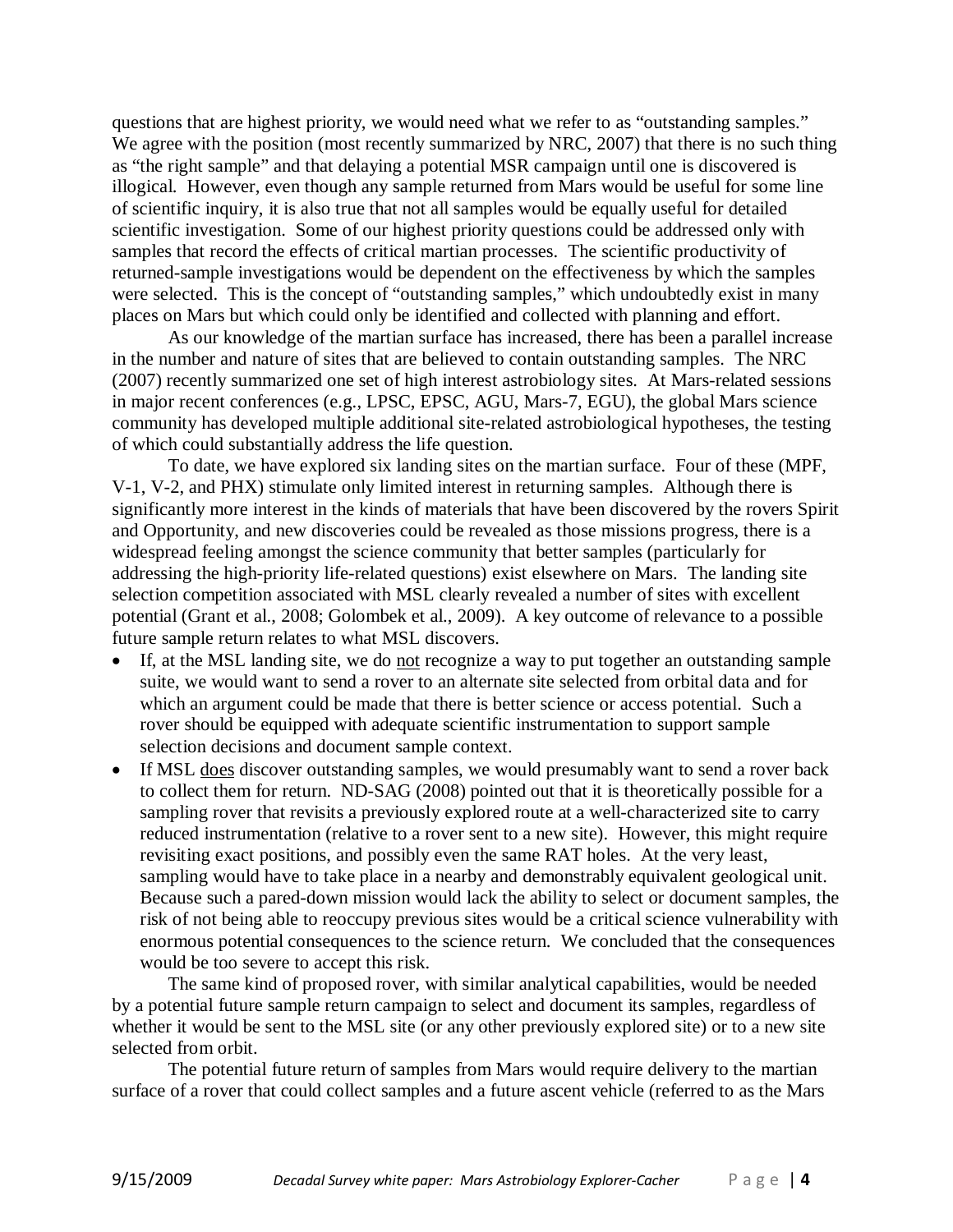Ascent Vehicle, or MAV) that could lift them into martian orbit. In all sample return mission scenarios, an orbiter would also be required). However, as discussed in more detail by MRR-SAG (2009), for mass, cost, and/or risk reasons it might be either impossible or undesirable to land the sampling rover and MAV at the same time. This leads to discussion of the so-called "2 element" architecture (the sampling rover and the MAV landed together), and the so-called "3 element" architecture (the sampling rover and the MAV landed on separate flights). The return orbiter is the remaining mission element.

By far the most important contribution of the proposed rover mission to a potential future sample return would be the assembly of a returnable cache of samples. If this proposed rover discovers outstanding samples, it would be most efficient to collect and cache them while the rover that first identifies them is still active. It would be challenging and risky for a mission to attempt to reoccupy specific sampling sites of an earlier mission. The assembly of a compelling cache of samples would by definition place the program on the pathway of a 3-element Mars sample return campaign concept.

If the cache created by the proposed MAX-C rover mission were recovered by a subsequent mission that lands the MAV, the complexity of that subsequent mission would be greatly reduced. It would not need to carry out the complex and time-consuming tasks of identifying and prioritizing candidate samples, acquiring them, and packing them for the return trip to Earth. This would therefore reduce the cost and technical risk of that follow-on mission. This reduction in mass may in turn be a critical factor in keeping a potential future sample return mission's landed mass within heritage (MSL) entry, descent, and landing capabilities. Even if the proposed MAX-C cache is not recovered, for one reason or another, the action of building the cache would demonstrate and refine the mission-critical sampling, encapsulation, and sample management technologies, which would reduce the "number of miracles" needed for a future MSR.

#### **SUMMARY OF THE PROPOSED MARS ASTROBIOLOGY EXPLORER-CACHER (MAX-C) ROVER MISSION**

#### Summary of Science Vision

Our planning activity over the past five months has concluded that the capabilities needed for a rover to carry out compelling, break-through science at the martian surface are the same as those needed to select samples for potential future sample return, and to document their context. This proposed rover would have the following attributes:

- Mast- or body-mounted instruments capable of establishing local geologic context, and that would be capable of identifying and prioritizing targets for close-up investigation. This could consist of an optical camera and an instrument to remotely determine mineralogy (the same considerations applied to the design of both MER and MSL). Documenting the field context of the landing site would include mapping outcrops and other accessible rocks, characterizing mineralogy and geochemistry, and interpreting paleo-environments.
- A tool to produce a flat abraded surface on rocks.
- A set of arm-mounted instruments capable of interrogating the abraded surfaces by creating co-registered 2-D maps of visual texture, major element geochemistry, mineralogy, and organic geochemistry. This information would be used to understand the diversity of the samples at the landing site, to formulate hypotheses for the origin of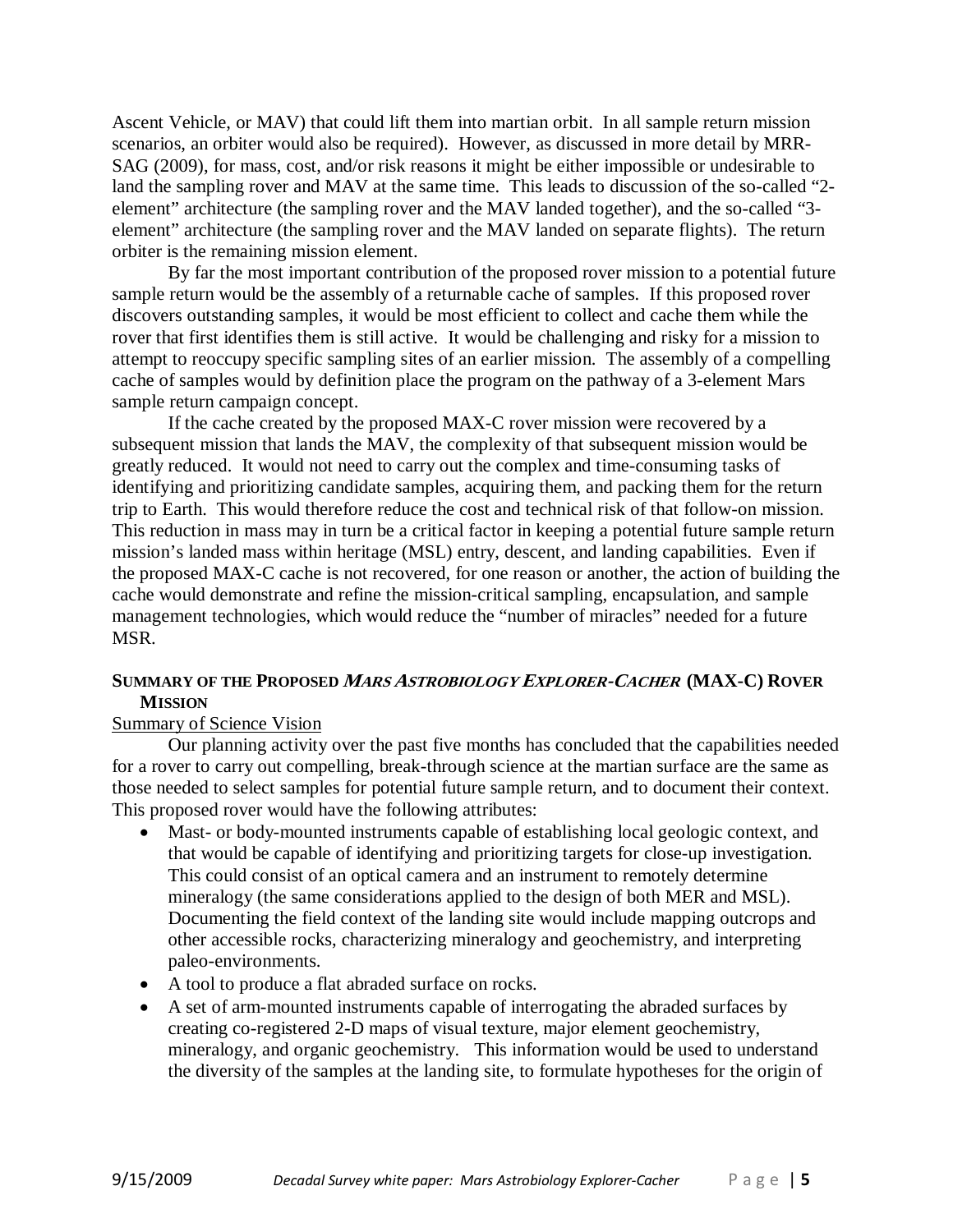that diversity, and to seek candidate signs of past life preserved in the geologic record. This information could also be used to select an outstanding set of samples.

- A sample acquisition, encapsulation, and caching system of the standards specified by ND-SAG (2008). This cache would be left in a position (either on the ground or on the rover) where it could be recovered by a possible future sample return mission. Sending a future mission to recover the cache would be a critically important program option.
- The scientific value of the MAX-C mission would be significantly improved with various "upgrades," if they could fit within the mass, cost, and other mission caps. Possibilities include simple atmospheric monitoring, an atmospheric-surface interactions instrument package, subsurface sounding, a magnetometer, and capability to evaluate heteroatomic constituents of organic materials (such as N, S, and O) to interpret the potential for preservation of chemical biosignatures distinct from prebiotic organic materials. Once the mission constraints are better known, these potential upgrades need to be evaluated by a Science Definition Team.

# *PROPOSED SUMMARY OBJECTIVE STATEMENT: At a site with high preservation potential for physical and chemical biosignatures, evaluate paleo-environmental conditions, characterize the potential for preservation of biosignatures, and access multiple sequences of geological units in a search for evidence of past life and/or prebiotic chemistry. Samples necessary to achieve the scientific objectives of the proposed future sample return mission would be collected, documented, and packaged in a manner suitable for potential return to Earth.*

#### Landing Site Considerations

This mission concept would require access to outcrops, which in turn are commonly associated with significant topography. We can envision two possible strategies to achieve such access: 1). Choose a flat landing ellipse adjacent to outcrops of interest and provide sufficient mobility to access them ("go-to" capability), or 2). Choose a landing site with outcrops/topography internal to the landing ellipse, and provide for late-stage landing hazard avoidance. These alternatives need to be worked out with several other major system tradeoffs.

Mars has many different types of sites that were (or are) potentially habitable, might preserve evidence of life, and therefore might be appropriate for the pursuit of the proposed mission scientific objective. Many of these kinds of sites are in the Noachian Highlands, a relatively high-altitude region of Mars that has never been explored by a rover. It is scientifically very attractive to retain the capability to explore an ancient Noachian terrane in search of crucial clues to the early history of life on Earth and the possible parallel origin and evolution of life on Mars. Retaining this capability means that the landing system would need to be capable of landing at sites as high as +1 km relative to the MOLA reference.

Finally, by the time this mission would fly, there likely will be additional information on the spatial and temporal distribution of methane on Mars (Mumma et al. 2009). Low-orbit spectral instruments observing solar occultation could provide critical data on temperature and water content of atmospheric regions enriched in methane as a next step toward localizing sources (Smith et al. 2009). Orbiting instruments such as CRISM and HiRISE might be used immediately to map mineralogical, geomorphological, and structural features. Minerals enriched in carbon or sulfur could provide insightful evidence of reactions between methane and surface minerals or fluids.